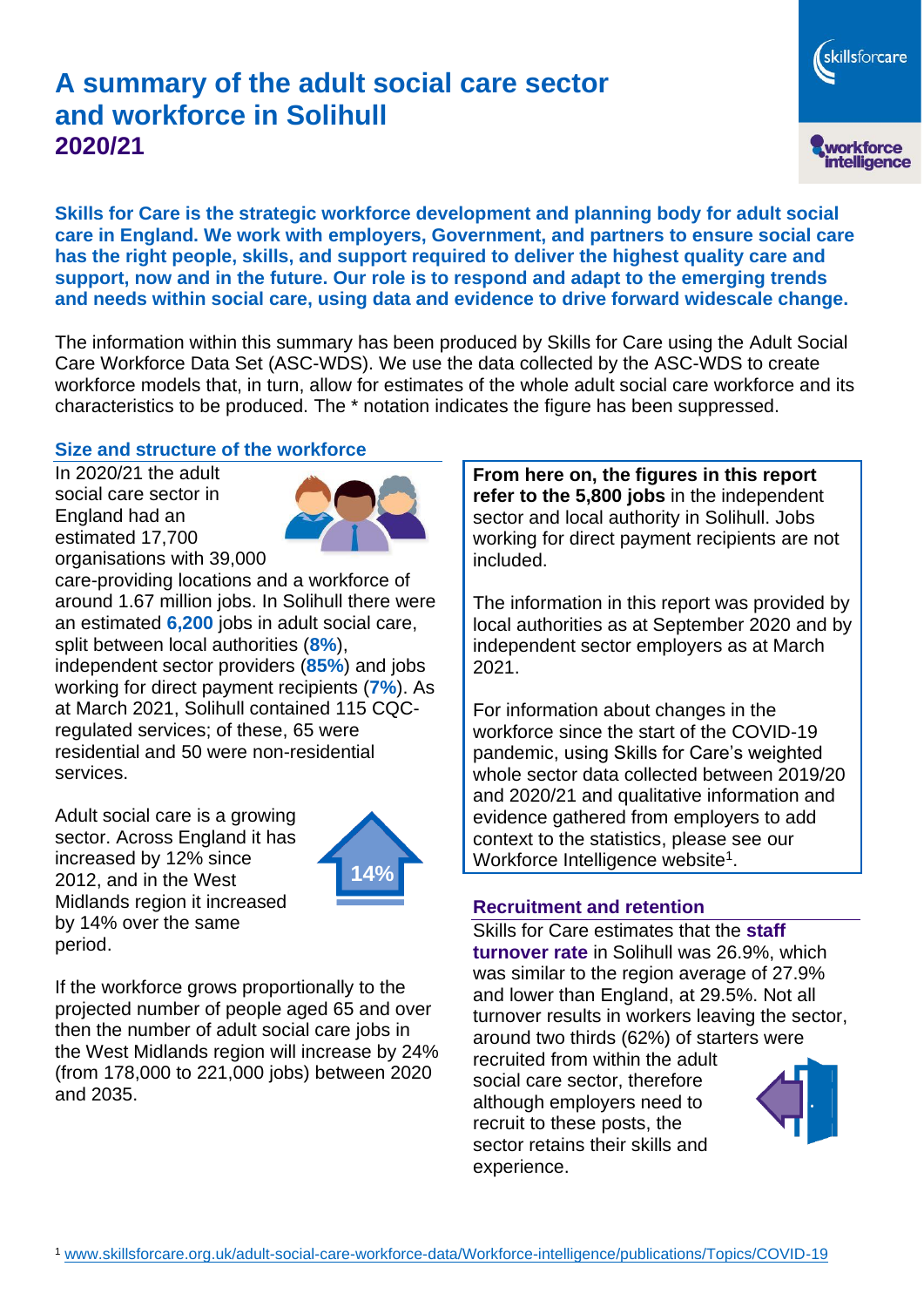Adult social care has an experienced 'core' of workers. Workers in Solihull had on average **8.6 years of experience in the sector** and 80% of the workforce had been working in the sector for at least three years.

Using both workforce intelligence evidence and our links with employers and stakeholders across England, we know that recruitment and retention is one of the largest issues faced by employers. We have many resources and tools available to help, for example the 'Values-based recruitment and retention toolkit'<sup>2</sup> and 'Seeing potential: widen your talent pool'. <sup>3</sup> For more information please visit: [www.skillsforcare.org.uk/recruitment-retention](http://www.skillsforcare.org.uk/recruitment-retention)

#### **Employment information**

We estimate Solihull had **5,800** adult social care jobs employed in the local authority and independent sectors. These included 475 managerial roles, 250 regulated professionals, 4,200 direct care (including 3,500 care workers), and 800 othernon-care proving roles.

The average number of **sickness days** taken in the last year in Solihull was 13.7, (10 in West Midlands and 9.5 across England). With an estimated directly employed workforce of 5,200, this would mean employers in Solihull lost approximately **72,000 days to sickness in 2020/21**. In England levels of staff sickness have nearly doubled over the course of the pandemic between 2019/20 and 2020/21, in total around 6 million extra days were lost to sickness than in the year before.

Less than a quarter (20%) of the workforce in Solihull were on zero-hours contracts. Around a half (52%) of the workforce usually worked full-time hours and 48% were part-time.

### **Chart 1. Proportion of workers on zero hours contracts by area**

**England** West Midlands Solihull



### **Workforce demographics**

The majority (85%) of the workforce in Solihull were female, and the average age was 43.5 years old. Workers aged 24 and



under made up 10% of the workforce and workers aged over 55 represented 27%. Given this age profile approximately 1,600 people will be reaching retirement age in the next 10 years.

Nationality varied by region, in England 83% of the workforce identified as British, while in the West Midlands region this was 87%. An estimated 86% of the workforce in Solihull identified as British, 5% identified as of an EU nationality and 8% a non-EU nationality, therefore there was a similar reliance on EU and non-EU workers.

### **Pay**



Table 1 shows the full-time equivalent annual or hourly pay rate of selected job roles in Solihull (area), West Midlands (region) and England. All figures

represent the independent sector as at March 2021, except social workers which represent the local authority sector as at September 2020. At the time of analysis, the National Living Wage was £8.72.

#### **Table 1. Average pay rate of selected job roles by area**

|                                 | <b>England</b> | <b>Region</b> | Area    |
|---------------------------------|----------------|---------------|---------|
| Full-time equivalent annual pay |                |               |         |
| Social Worker <sup>t</sup>      | £37,100        | £36,400       | £35,700 |
| Registered nurse                | £33,600        | £33,300       | £34,000 |
| Hourly pay                      |                |               |         |
| National Living<br>Wage         | £8.72          | £8.72         | £8.72   |
| Senior care worker              | £10.00         | £9.80         | £9.86   |
| Care worker                     | £9.29          | £9.11         | £9.19   |
| Support and<br>outreach         | £9.53          | £9.35         | £9.11   |

†Local authority social workers only.

Please note that pay varies by sector, with local authority pay generally being higher than independent sector pay.

[www.skillsforcare.org.uk/vba](http://www.skillsforcare.org.uk/vba)